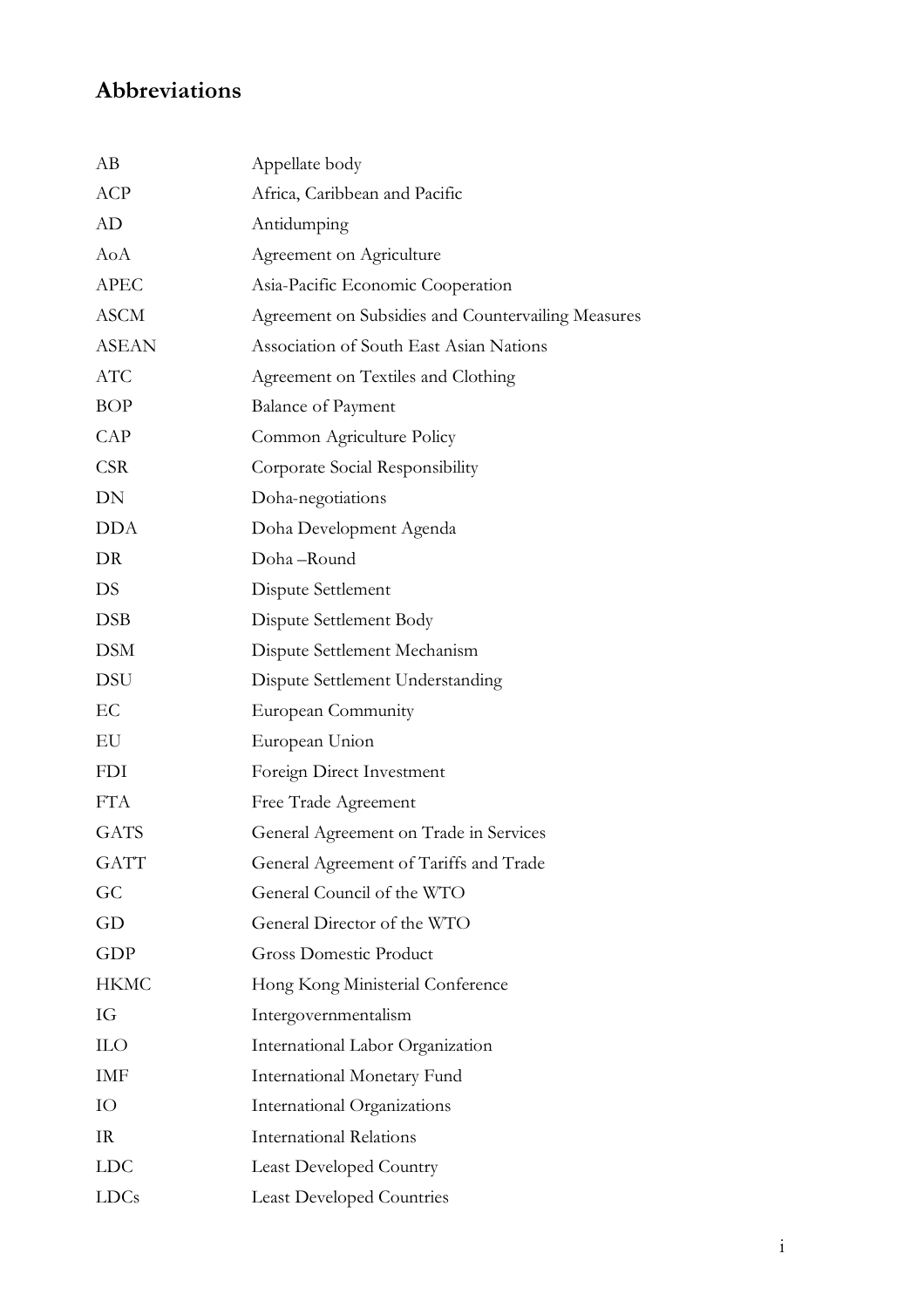| MC           | Ministerial Conference of the WTO                      |
|--------------|--------------------------------------------------------|
| <b>MCs</b>   | Ministerial Conferences                                |
| <b>MFN</b>   | Most Favored Nation                                    |
| <b>MNCs</b>  | Multinational Corporations                             |
| <b>MTS</b>   | Multilateral Trading System                            |
| <b>NAFTA</b> | North America Free Trade Agreement                     |
| <b>NAMA</b>  | Non-agricultural Market Access                         |
| <b>NATO</b>  | North Atlantic Treaty Organization                     |
| NF           | Neo-Functionalism                                      |
| NGO          | Non-Governmental Organization                          |
| <b>NLI</b>   | Neo-Liberal Institutionalism                           |
| <b>NR</b>    | Neo-Realism                                            |
| <b>OECD</b>  | Organization for Economic Co-operation and Development |
| <b>RTA</b>   | Regional Trade Agreement                               |
| <b>RTAs</b>  | Regional Trade Agreements                              |
| <b>SDT</b>   | Special and Differential Treatment                     |
| SI           | Singapore Issues                                       |
| <b>SPS</b>   | Sanitary and Phytosanitary Measures                    |
| <b>TBT</b>   | Technical Barriers to Trade                            |
| <b>TPRM</b>  | Trade Policy Review Mechanism                          |
| <b>TRIPS</b> | Trade-Related Intellectual Property Rights             |
| <b>UN</b>    | <b>United Nations</b>                                  |
| <b>US</b>    | The United States of America                           |
| WB           | World Bank                                             |
| <b>WTO</b>   | World Trade Organization                               |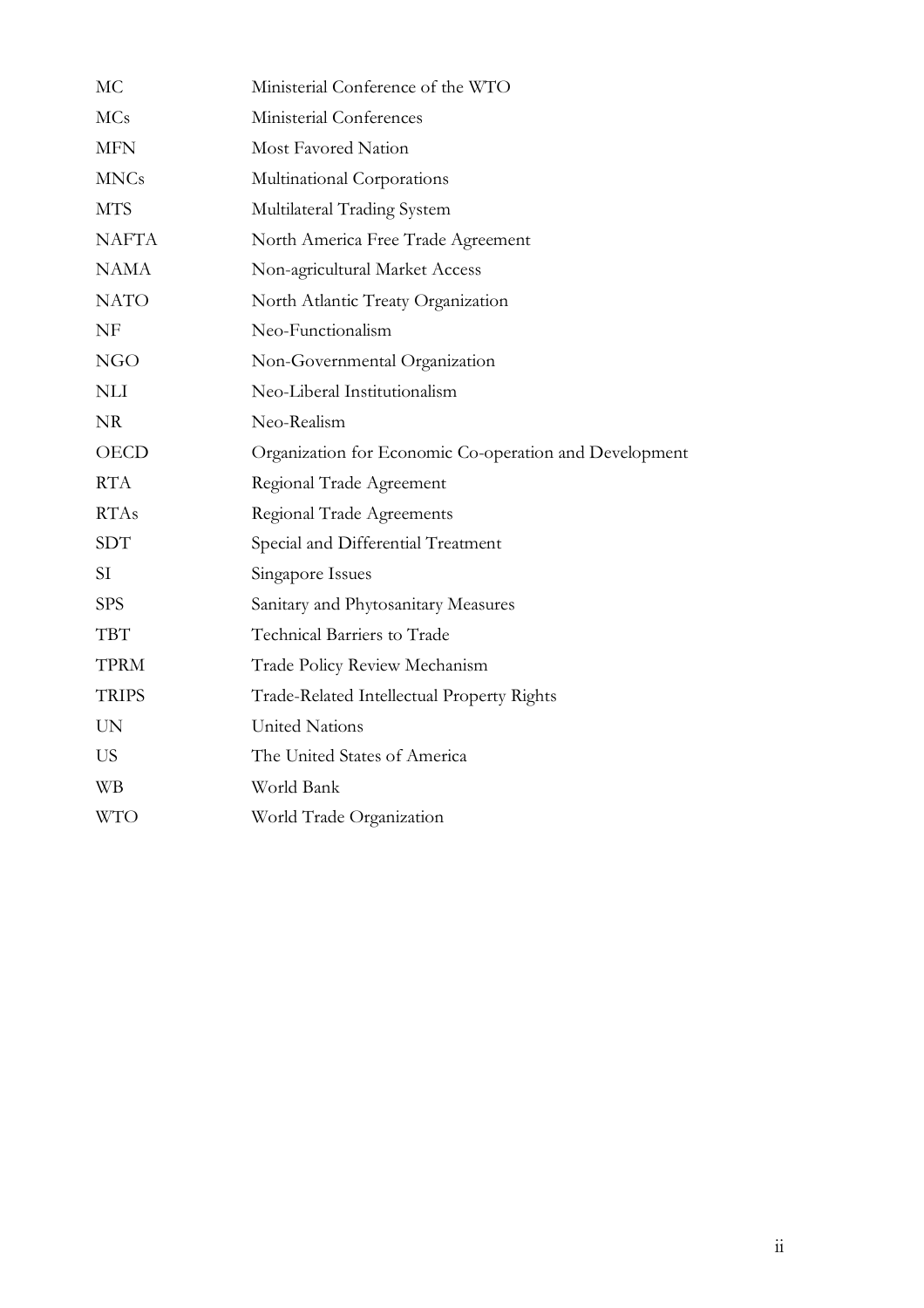## **Summary**

The WTO came into existence in 1995 as successor of GATT. GATT was a product of Bretton Woods created post-WWII. Whereas GATT was an international forum for free trade negotiations, the WTO is an actual international institution established to handle international commerce both in terms of achieving a multilateral trading system of free trade as well as implementing fair trade conditions. Regardless of the different set-ups of GATT and WTO, several aspects of the WTO are residues from GATT. For that reason, the WTO has been the subject of many critical approaches. The first one stating that the WTO is a middle-aged international organisation based on outdated structures and procedures. The second view stressing that the WTO is a "newborn", which needs a lot of work before functioning as intended. In spite of the critique, WTO launched a new round of trade negotiations in 2001 - the Doha Development Agenda - in which deadlines have lost its fundamental meaning. On its seventh year, the Doha-negotiations continuously take place among WTO's 152 members. Some parties claim that the challenging position of the WTO is what has caused the problematic Dohaprocess. In this context, scholars have emphasised the necessity of WTO-members conceding more authority to the WTO as in a supranational structure rather than the current intergovernmental arrangement with a consensus decision-making procedure. From such development, the WTO would also be able to have more influence on global governance - if that is where the world is heading.

Most economists agree that free trade is the best mean to boost economic wealth around the world. Additionally, trade liberalisation is proclaimed to imply greater and far more efficient production specialisations worldwide, which may be considered as in increasing the spread of practicing comparative advantage. As oppose to economic market liberalism, the WTO has included fair trade elements in order to protect industries of developing countries until these are able to compete on equal terms in the multilateral trading system. The fact that the WTO operates with two 'opposing' strategies has also been held responsible for the critical process of the Doha-negotiations. In spite of the strong evidence and theories stating that free trade boosts economies, trade liberalisation is not decisive for a positive development of poor countries. If countries suffer from civil wars as well as poor governance and corruption, the gains of free trade may not come forward and benefit all parts of the population. Therefore free trade may be necessary but not sufficient and other measures are needed, which the WTO should support in cooperation with other international institutions.

The main areas of the negotiations have also led to advances and setbacks in the Doha-talks. In this respect, movement in one area has spilled over to other areas. The main area blocking for a final Dohaagreement has concerned agriculture. The developing countries have demanded for the developed countries to make serious liberalisation steps of their heavily protected agriculture. Additionally, the developed countries have called for reciprocity of the developing countries and requested to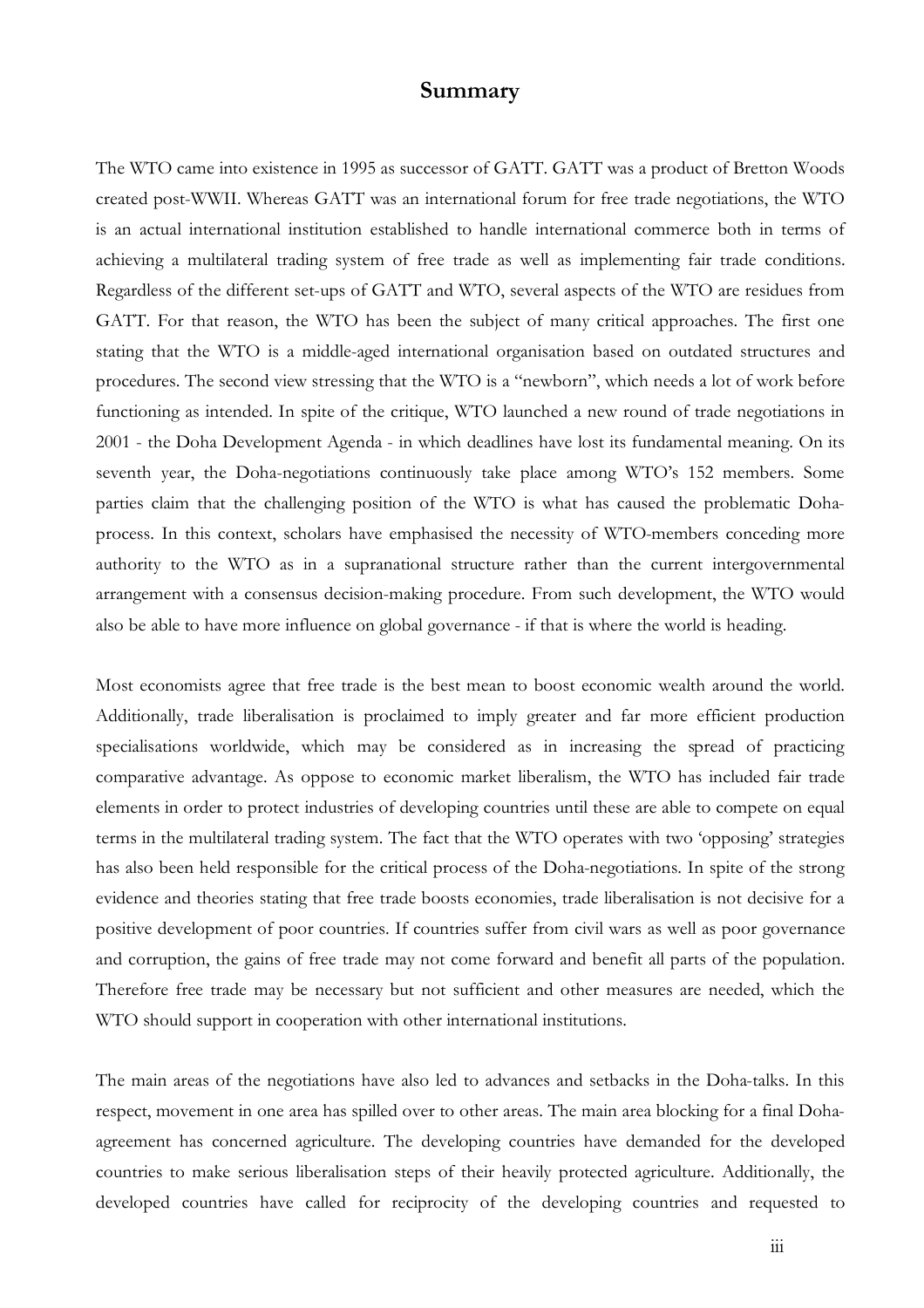incorporate other areas such as non-agricultural market access and services. However, the developing countries have refused to give in on new areas until agriculture is in progress, which they claim will harm the developing world. The developing countries have accused the developed countries of not following their Doha-commitments, as in prior to development.

Whereas the US and the EU have been the most prominent actors of the developed world, the G20 group led by Brazil and India has claimed to represent the majority of developing countries. Although G20 is in reality merely protected the interests of emerging markets, which to a large extent differ from the poorest countries. The least developed countries have formed their own groups and alliances, which however have been less dominant because they are safeguarded from Doha-commitments under the principle of special and differential treatment. Although they may still free-ride from a final Dohaagreement. The fact that new strong actors of emerging markets have emerged and challenged the elite of developed countries has also influenced the Doha-process in terms of progressions and postponements in the negotiations.

Whereas the underlying motives of the developing countries' primarily are considered economically related, the underlying motives for the positions of the developed countries have to a large degree proven to be politically grounded. In this context, the most obvious case in point concerns agriculture. In spite of agriculture's low and declining part of the developed world's GDP and labour force - and in the global economy in general - the developed countries have continued to exercise heavy protectionism of their agricultural sectors. Whereas the Doha Development Agenda allows for industry protection of the developing countries as in neo-protectionism, it does not give permission for the developed countries to practice protectionism. As a mater of fact the developed countries are supposed to eliminate their trade barriers, but developing countries are not obligated to make the same 'sacrifices' because of the development agenda. From the analysis of the underlying protectionist motives of the developed countries a safeguarding of national interests seems to be an obvious reason. Additionally, agricultural protectionism may indicate aspects of cultural identity. Hypothetically, the developed countries may consider agriculture on the same footing as cultural and national identity. The world is currently dealing with food shortages, which have caused record high prices. If agriculture was liberalised such a crisis could have been avoided.

Moreover, the scenario of new strong actors on the world stage has caused for a revision of US's role as the world's only hegemony. The current economic downturn of the US, which has affected most parts of the world, may be an argument supporting the hypothesis that the powers of the US are declining. On the contrary, US's war on terrorism as a consequence of 9/11 may illustrate a stagnating or even a strengthening of US's superpower position. Whereas some theoretical approaches claim that WTO will dissolve in the absence of a hegemony, others underpin that the WTO will create its own life. It is more or less commonly accepted that for the international trade cooperation to work and